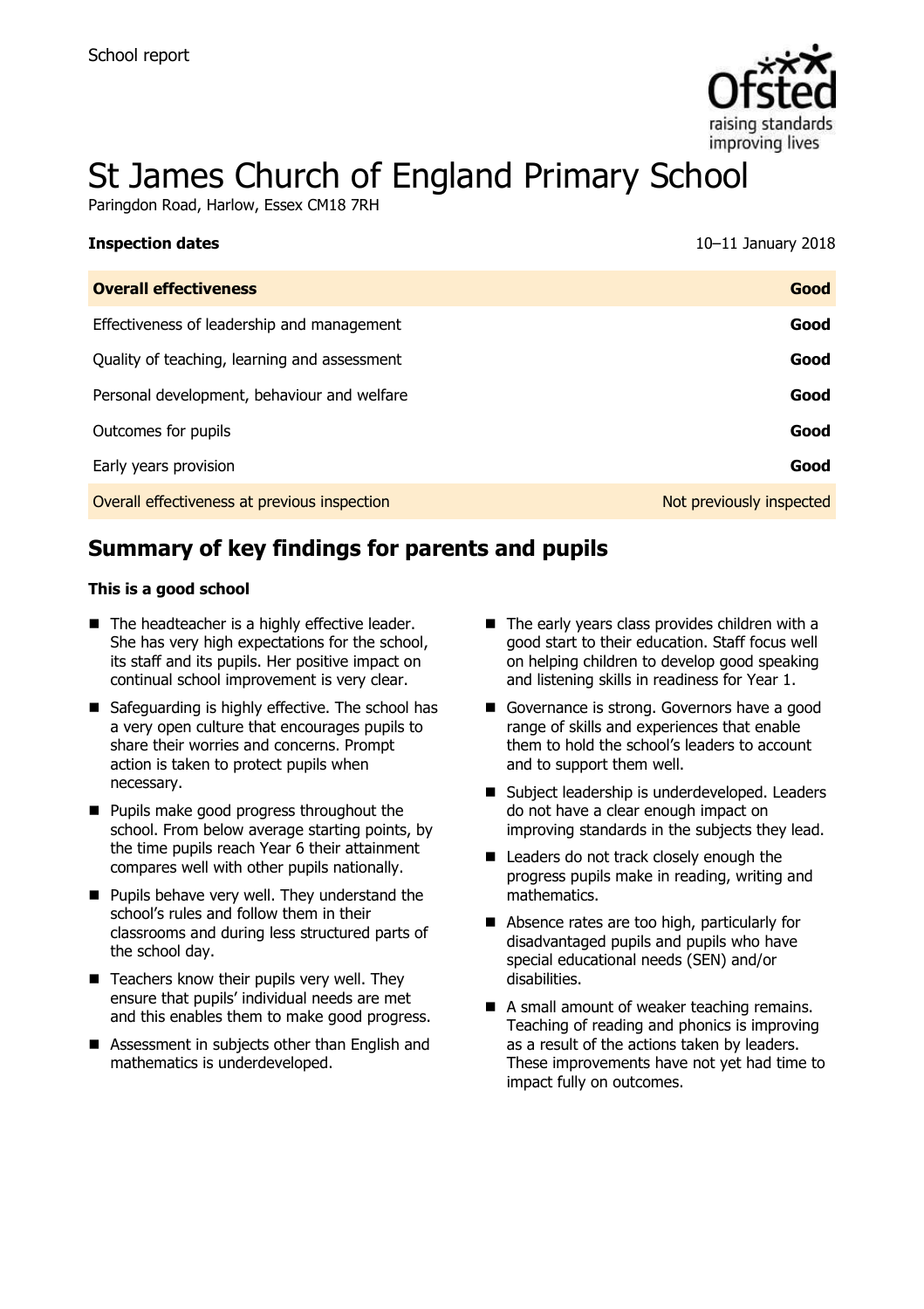

# **Full report**

### **What does the school need to do to improve further?**

- $\blacksquare$  Further develop the quality of leadership and management by:
	- improving the skills of subject leaders so that they have a demonstrable impact on the subjects they lead
	- developing the existing tracking systems so that the progress that pupils make is examined more closely.
- Improve the quality of teaching so that more pupils make rapid progress in English, mathematics and a wide range of other subjects by:
	- developing assessment in subjects other than English and mathematics
	- continuing the improvements to the teaching of reading and phonics that have already started
	- eliminating the small amount of weaker teaching that still exists.
- Improve attendance so that it is at least in line with the national average, particularly for disadvantaged pupils and those who have SEN and/or disabilities.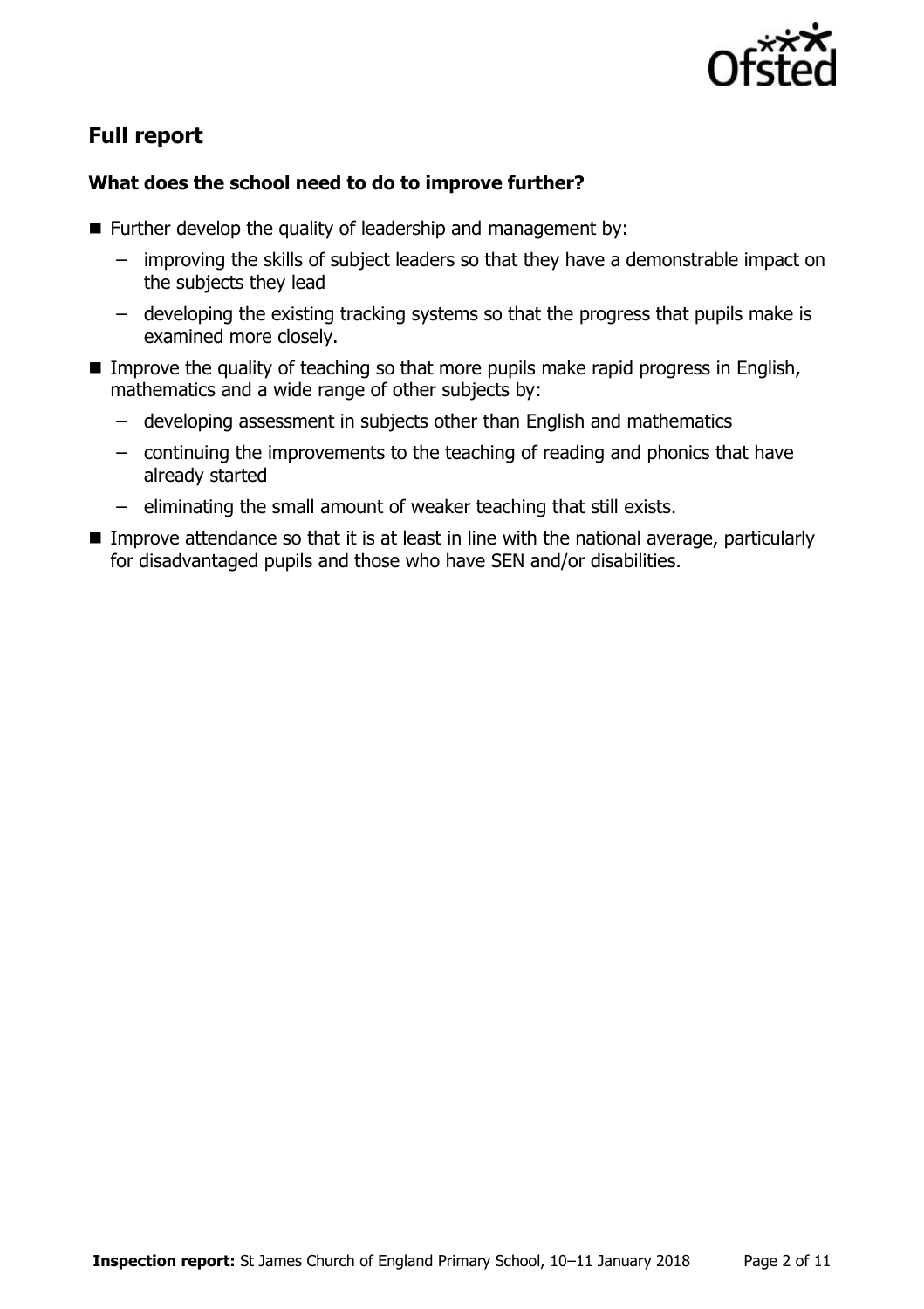

# **Inspection judgements**

#### **Effectiveness of leadership and management Good**

- The headteacher has an excellent understanding of the school's strengths and weaknesses. She has very high aspirations for the school and expects the best of herself, her staff and pupils. The headteacher focuses on the right things, taking prompt and decisive action to tackle weaknesses when necessary. As a result, this school is good and improving.
- The headteacher is ably supported by the two assistant headteachers. They know the school well and are deeply committed to its continual improvement. The assistant headteachers share the headteacher's vision for the school and her commitment to ensuring that all pupils achieve as well as they possibly can.
- Leaders focus well on developing and improving the quality of teaching. They know the strengths of each teacher and where further development is needed. The headteacher does not shy away from making difficult decisions or taking prompt action when it is necessary, to ensure that teaching continues to improve.
- Leaders have created a school with a very welcoming and inclusive culture. The school has six core values, chosen by staff and pupils, which permeate every aspect of the school's work. Pupils understand the importance of respect, responsibility, community, forgiveness, friendship and courage. These values shape their attitudes and behaviour, giving the school a notably kind and caring ethos.
- **Pupils are prepared very well for life in modern British society. They are taught to treat** everyone as equals and not to judge people, particularly on the characteristics protected by law. Pupils are taught about issues such as democracy and the rule of law, through discussions, assemblies and visits, including to the Houses of Parliament.
- The school's curriculum is appropriately broad and balanced. The school uses a topicbased approach and leaders have found that pupils enjoy their learning more as a result of this. Leaders ensure that there is good coverage of all national curriculum subjects and that links between these subjects are meaningful rather than tenuous.
- The curriculum is enhanced by a range of educational visits and visitors to the school. Each class visits a place of interest each term, such as a castle or a museum, connected with the topic that they are learning about. Other topics are brought to life by visits to the school by, for example, the fire service and the police.
- The pupil premium grant is used effectively and helps disadvantaged pupils to make good progress. Leaders identify disadvantaged pupils' individual barriers to learning and put measures in place to tackle them. They monitor closely the progress that pupils make and change approaches quickly when they do not have enough impact on helping pupils to make faster progress.
- Sport funding is spent effectively. The school has increased pupils' participation in physical education and sports. For example, more sports clubs are now available to pupils, covering a wider range of sports and physical activities. Pupils also now have more opportunities to take part in competitions, both in their own school and with other schools locally.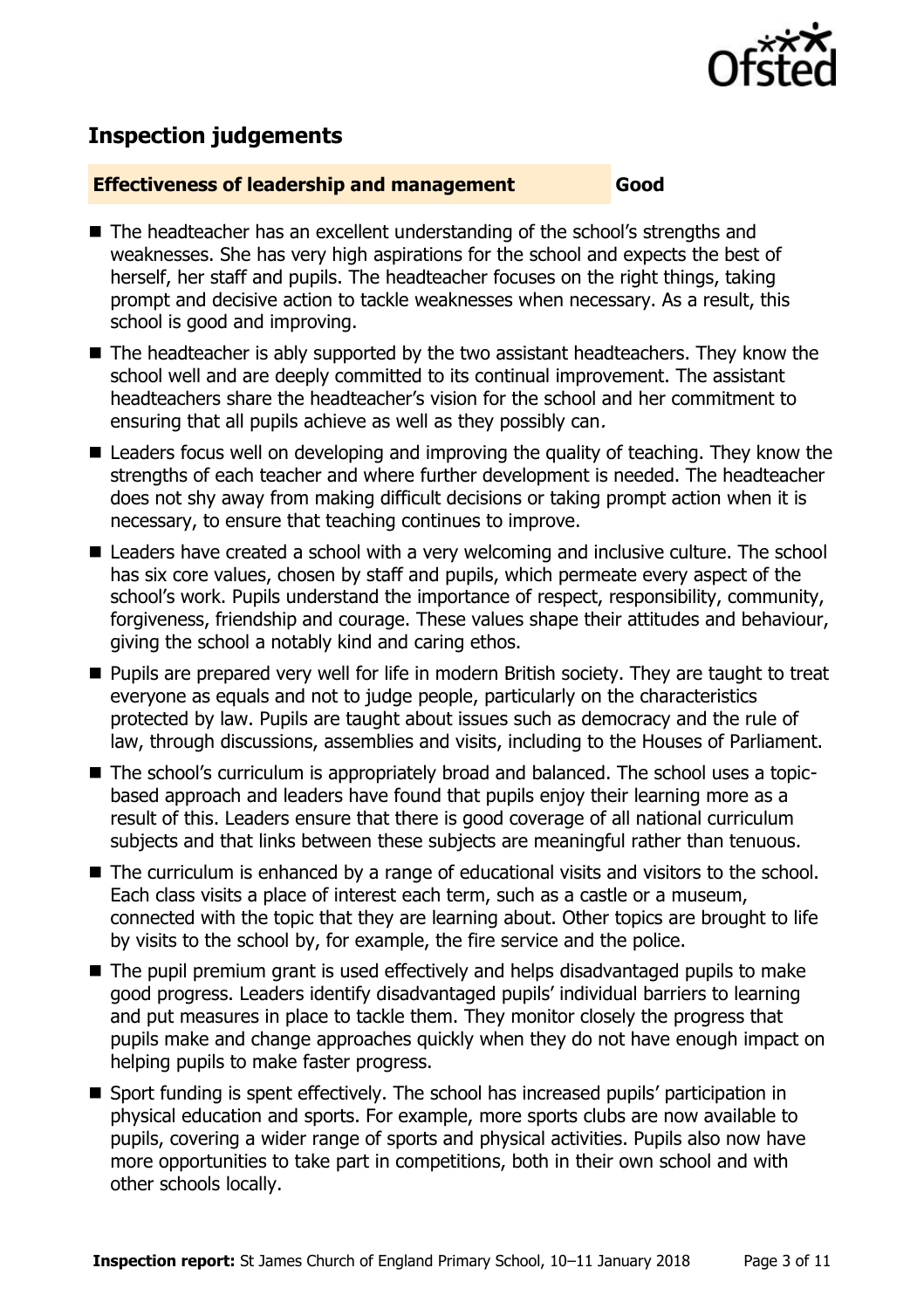

- **Provision for pupils who have SEN and/or disabilities is led and managed well. The SEN** coordinator (SENCo) is determined that pupils who have SEN and/or disabilities will make the good progress that they should. The SENCo ensures that, where appropriate, small steps of progress are identified for individuals so that all pupils are able to be successful, whatever their needs.
- Subject leadership is developing but is not yet fully effective. Leaders are committed to their individual subjects but the impact of their work is limited. For example, assessment in subjects other than English and mathematics is yet to be developed. As a result, subject leaders do not have enough impact on the standards that pupils reach and the progress they make in the subject each leader is responsible for.
- Leaders do not track the progress that pupils make closely enough. They focus too much on attainment and whether or not pupils are working at the expected level for their age. This means that leaders are not able to be forensic enough in their analysis of data and to use this to help them to ensure that more pupils make more rapid progress.

#### **Governance of the school**

- The governing body is a strength of the school. Governors have a wide range of experiences and backgrounds, providing the necessary skills to fulfil their corporate responsibilities. For example, one governor was previously a primary headteacher and another is a current secondary headteacher. This provides the governing body with strong knowledge about education.
- Governors understand their role well. They know that it is not to manage the school and to interfere with the day-to-day running of it. Governors know that their job is to keep a strategic overview and to hold the school's leaders to account for its leadership and management. Governors do this effectively, treading the fine line, between supporting leaders and holding them to account, very well.
- Governors give safeguarding an appropriately high priority. The safeguarding lead governor meets regularly with the headteacher to check that statutory obligations are being met and that child protection procedures are secure. As a result, governors are right to be confident that safeguarding in the school is effective.

#### **Safeguarding**

- $\blacksquare$  The arrangements for safeguarding are effective.
- The school's single central record of pre-employment checks meets statutory requirements. The document is well maintained and reflects the school's robust approach to ensuring that only suitable people are employed to work with children. The headteacher and chair of governors check regularly that the single central record is correct and up to date.
- The designated safeguarding lead has excellent knowledge of her role. She undertakes relevant training regularly to ensure that she remains up to date with changes in safeguarding guidance. The designated safeguarding lead understands fully the vital importance of her role in keeping children safe. There is clear evidence that she takes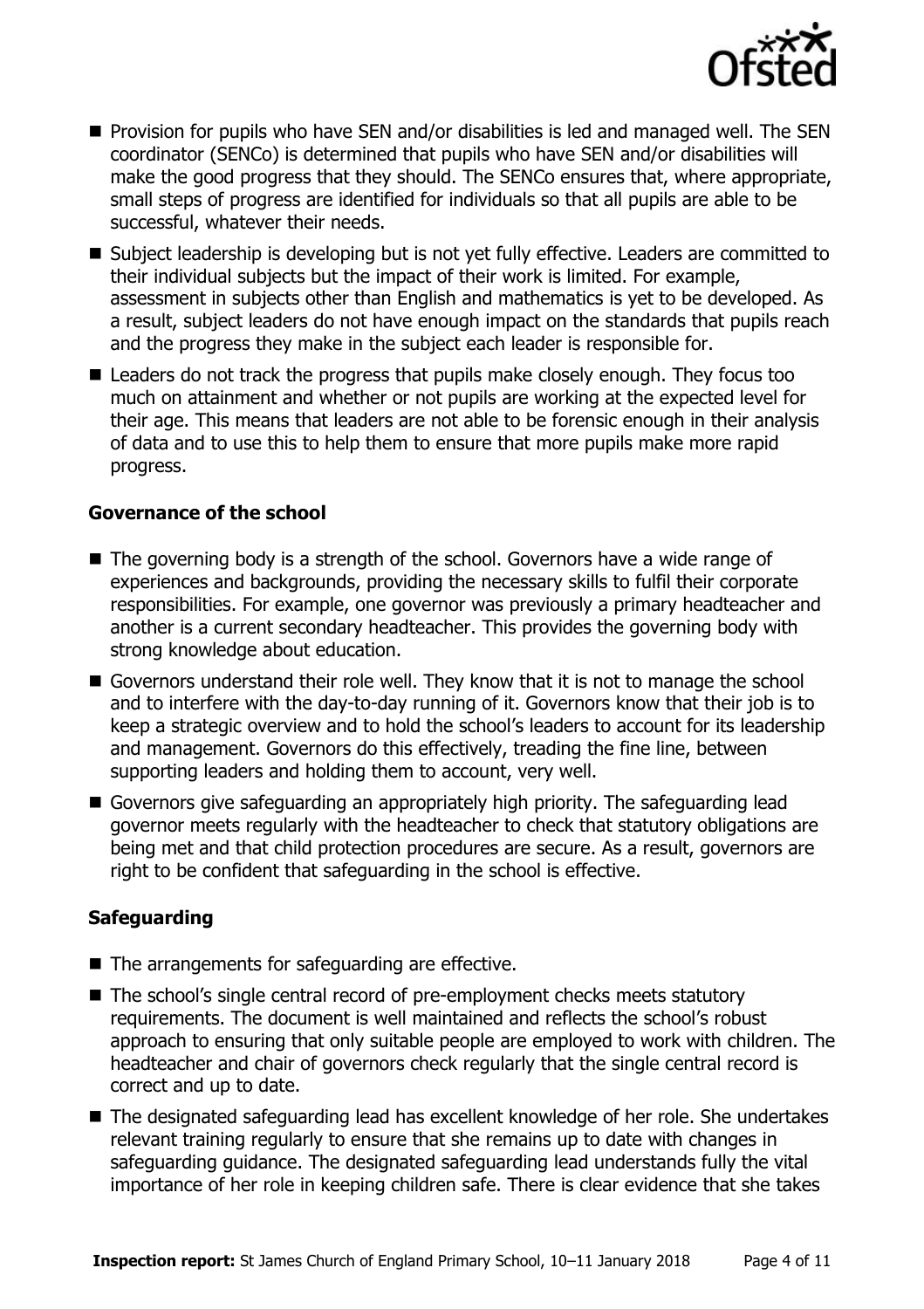

decisive action when necessary, no matter how challenging that might be.

■ The school has a very open culture and pupils know that they can talk to staff about anything. This means that pupils are more likely to speak to a member of staff if they are worried about something, or if they are being neglected or abused. This is a key element in helping to keep pupils safe.

#### **Quality of teaching, learning and assessment Good**

- Relationships between teaching staff and pupils are particularly strong. Teachers and support staff know pupils very well. They make it clear to pupils that they enjoy working with them, through, for example, the appropriate use of humour. As a result, pupils like coming to school and are keen to learn.
- Staff focus very well on ensuring that the pupils feel safe in their learning. That is, they ensure that the environment in each classroom is one where mistakes are seen as a crucial part of the learning process. This has had a strong impact on improving pupils' confidence and self-esteem throughout the school.
- $\blacksquare$  Routines are well established throughout the school. Pupils know what happens when, and what is expected of them at different points in the day. This enables them to respond quickly so that transitions between and during lessons happen quickly and smoothly. This means that little learning time is lost unnecessarily.
- Teachers use questioning very effectively both to check whether pupils have understood and to deepen their learning. For example, teachers question pupils carefully in order to identify misunderstandings so that they can be addressed promptly. Teachers know pupils well and ask questions that challenge them appropriately.
- Teachers have high expectations of pupils both in terms of how they should behave and what they can achieve. Teachers assess pupils' knowledge and understanding frequently and well. This enables them to move pupils on quickly, when appropriate, and to provide different or additional support where necessary.
- Teachers and teaching assistants work well together. Teaching assistants are provided with the information they need in order to carry out their roles efficiently. They know the pupils who they work with well and provide them with good-quality support that enables them to be successful. Teaching assistants encourage pupils who have SEN and/or disabilities to be independent and not to become overly reliant on adult support.
- Teachers use a good range of equipment and other resources to enhance pupils' learning. For example, in mathematics pupils are provided with apparatus to help them to understand calculations and carry them out correctly. Staff use equipment such as interactive whiteboards and visualisers effectively to demonstrate and explain.
- Assessment in subjects other than English and mathematics is underdeveloped. Conversations with pupils and the work in their exercise books shows that pupils are making good progress overall in subjects such as history and geography. However, teachers do not assess pupils' attainment, and the progress they make, in these subjects as routinely or systematically as they do in reading, writing and mathematics.
- A small amount of weaker teaching remains. Where this is the case, pupils do not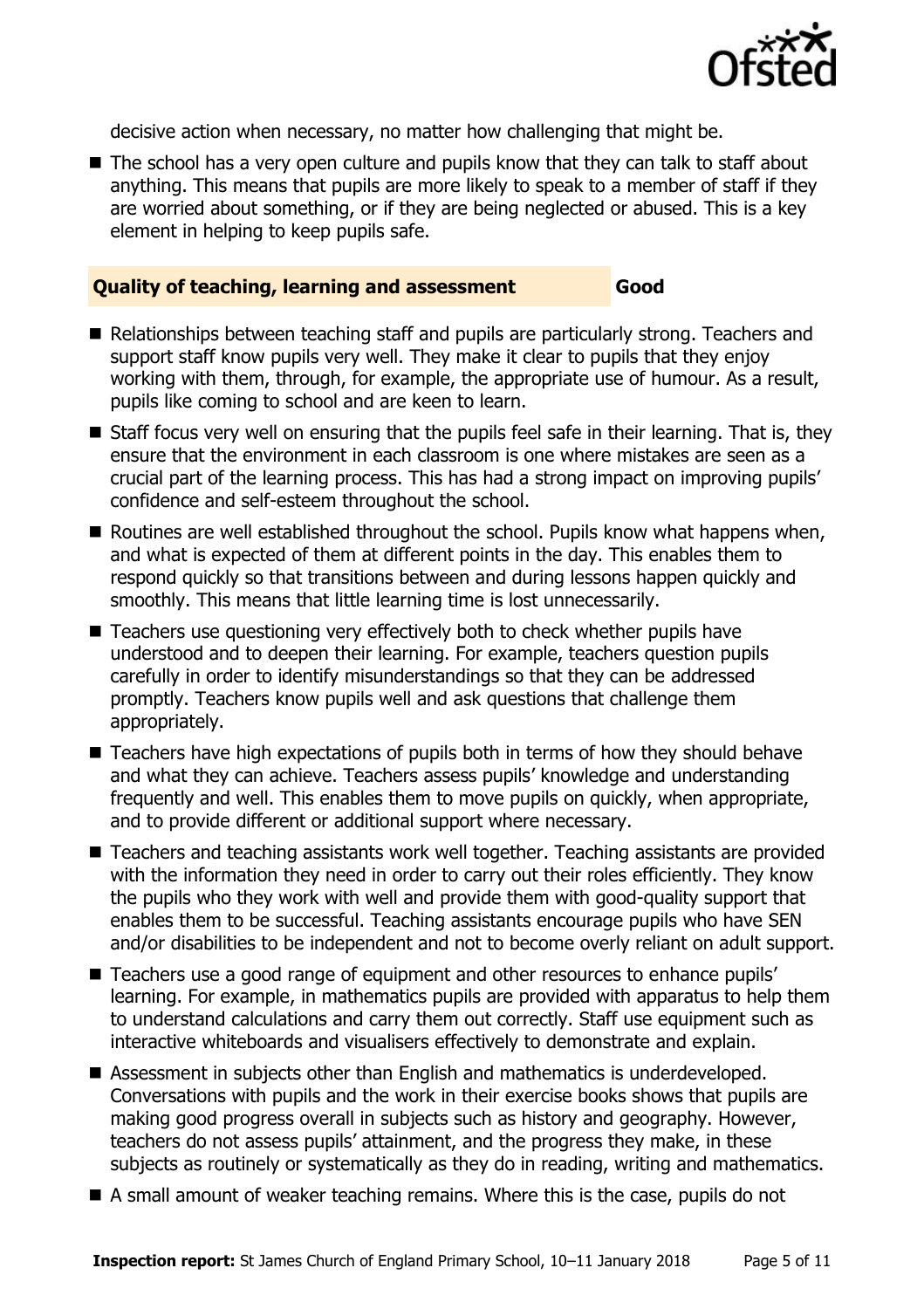

make the same good progress as in the rest of the school. For example, where teaching is weaker, teachers do not use a wide enough range of strategies to meet all pupils' needs. As a result, a few pupils 'switch off' and do not take a full part in lessons, limiting the progress they make.

#### **Personal development, behaviour and welfare Good**

#### **Personal development and welfare**

- The school's work to promote pupils' personal development and welfare is outstanding.
- **Pupils show good attitudes to learning. They enjoy coming to school and are keen to** find out more about the interesting topics that they learn about. They support each other in their learning and they know that it is 'okay to get things wrong'.
- **Pupils are kind and supportive to each other. When discussing the things they like** about the school, with the lead inspector, pupils said that what they love most about it is that the school is 'friendly', 'loving' and 'caring'.
- Pupils feel safe at school. They said that 'the teachers look after you' and 'you can open up to teachers'. One pupil spoke for many by saying of teachers that 'they'll make time for you' when pupils are worried or concerned. This trust in staff plays a key part in helping to keep pupils safe.
- Pupils learn about a wide range of safety issues. For example, pupils in Year 6 take part in first aid training sessions. Pupils in Year 5 work with the police to identify and tackle drivers who drive too fast outside the school. Pupils are given frequent reminders about e-safety and how to keep themselves safe when using the internet.
- **Pupils know about bullying and the forms it can take. They said that there is very little** bullying at the school and when it does happen it is sorted out quickly by staff. Parents and carers said that they feel that their children are safe at school and most said that the school deals effectively with bullying when it occurs.
- **Pupils have excellent attitudes towards other people. They understand that there are** differences between people, such as someone's religion or the colour of their skin. Pupils said that 'nobody can judge you' on your physical characteristics or your beliefs. They are taught about fairness and equality very effectively through assemblies and work in their classrooms.

#### **Behaviour**

- The behaviour of pupils is good.
- **Pupils are very well behaved throughout the school. They know the school's rules and** they understand the reasons why rules are necessary. Pupils encourage each other to do the right thing. As a result, the school is a calm and orderly place.
- Leaders give attendance an appropriately high priority. Effective procedures are in place to tackle repeated absence. In some cases, pupils' attendance has improved greatly as a result of actions taken by the school.
- Absence rates are too high and overall attendance is below the national average. The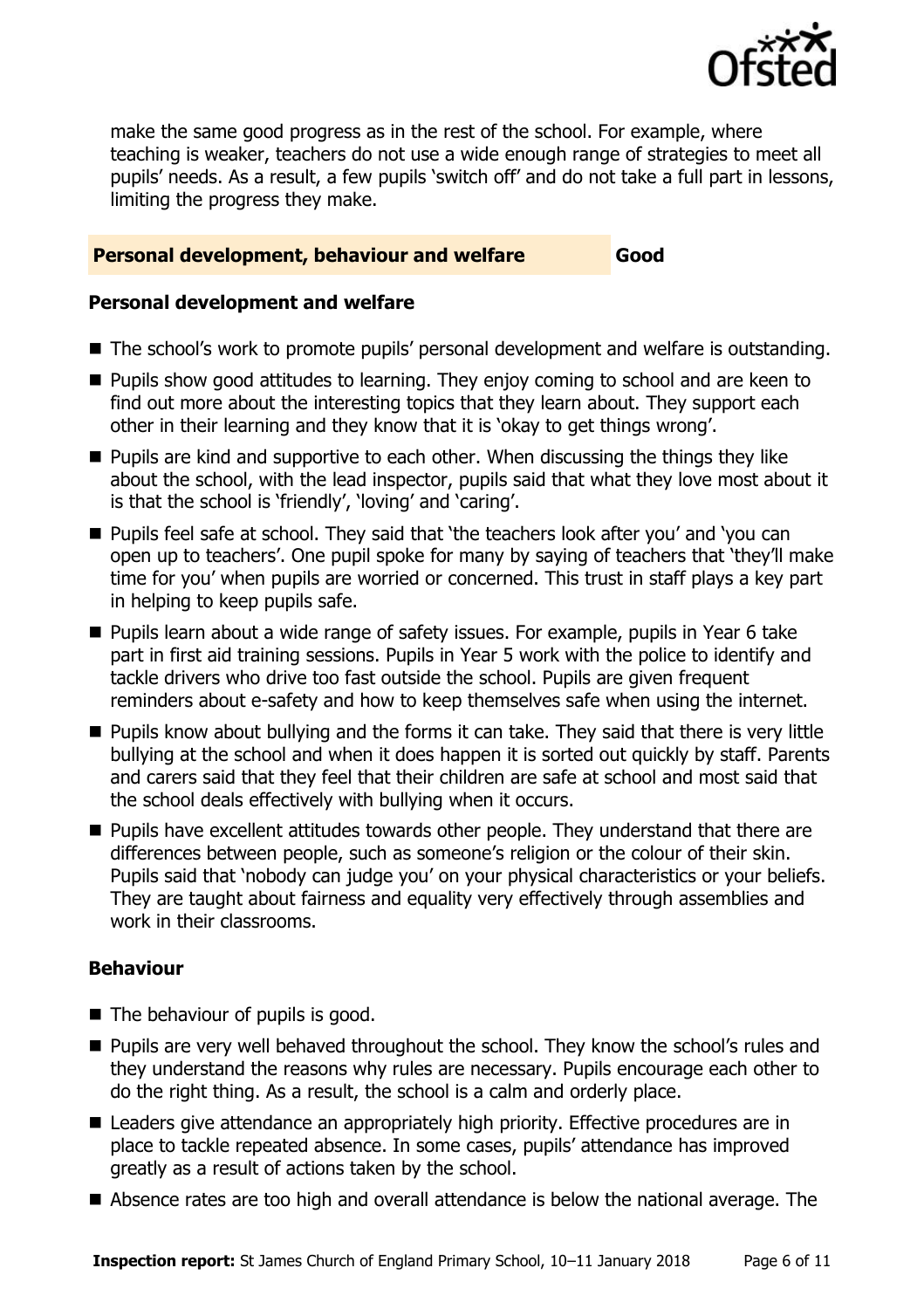

attendance of some disadvantaged pupils and pupils who have SEN and/or disabilities is too low.

#### **Outcomes for pupils Good Good**

- **Pupils make good progress during their time at the school. Results of the key stage 2** national tests in 2017 demonstrated this clearly. The progress that pupils made in writing was some of the strongest in the country and pupils made above-average progress in mathematics. The school's assessment information and work in pupils' exercise books shows that current pupils are making equally good progress throughout the school.
- Pupils who have SEN and/or disabilities make good progress from their individual starting points. The SENCo ensures that, where necessary, pupils' learning is broken down into small, achievable steps. This enables staff to track pupils' progress accurately and to ensure that they are achieving well.
- Disadvantaged pupils, including the most able disadvantaged pupils, make good progress from their starting points. Their needs are known well by staff who ensure that they are provided with the support that they need. Published data does not fully reflect the good progress that disadvantaged pupils make.
- The most able pupils achieve well. Expectations for this group are high and teachers provide good opportunities for most-able pupils to extend their learning. The most able key stage 2 pupils attained highly in the 2017 national tests in English and mathematics.
- The work in pupils' exercise books is of good quality. In some year groups, particularly Year 4 and Year 6, pupils' work is notably well presented with neat, joined handwriting. Pupils do their best and teachers expect the best from them.
- **Pupils make good progress in a range of subjects across the curriculum. This is evident** in pupils' work and in conversations with pupils. Assessment in subjects other than English and mathematics is underdeveloped.
- Published data shows a downward trend in progress in reading, although progress in the subject remains average. Leaders identified this trend and took action to reverse it. As a result, pupils are now showing more interest in books and reading. Pupils' reading skills are now improving at a faster rate.
- Results of the Year 1 phonics screening check are below the national average. Leaders have taken appropriate action to improve teaching in this crucial area. Phonics teaching is improving as a result of the actions taken but this has not yet had full impact on pupils' reading skills.

#### **Early years provision Good Good**

■ Children enter the Reception Year with skills and abilities below those typical of their age. Some children's language and communication skills are underdeveloped when they join the school. Staff focus well on providing children with opportunities to develop their speech and language skills. This helps children to be ready for Year 1.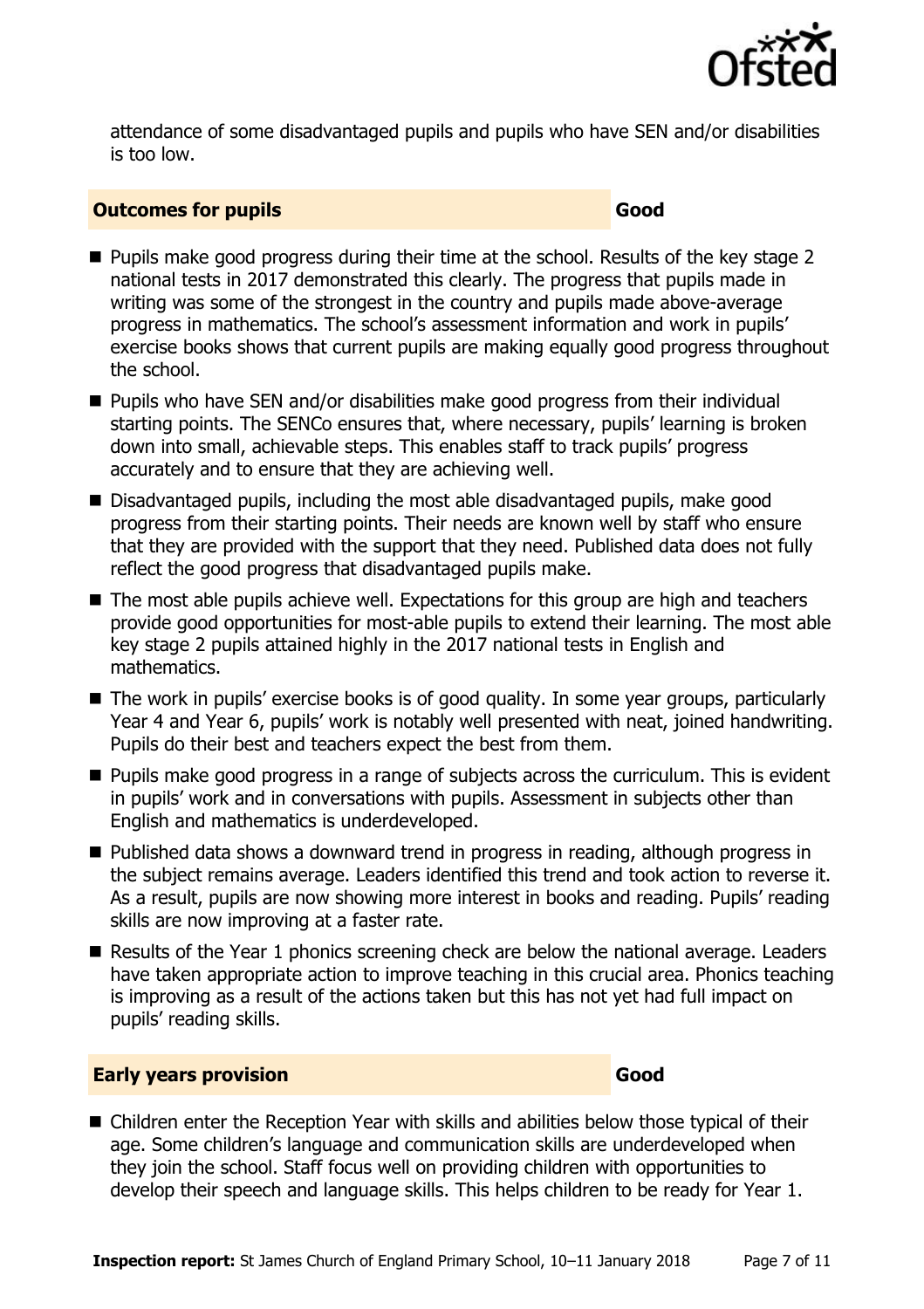

- **From below average starting points, children make good progress during their time in** the Reception Year. The proportion of children who achieved a good level of development was similar to the national average in 2016. A below-average proportion of children achieved a good level of development in 2017.
- The early years staff form an effective team. They work well together to meet children's individual needs. Staff plan a mixture of adult-led activities and learning opportunities that children choose and shape for themselves. Children enjoy their learning and make good progress as a result.
- Children behave well in the early years class. They learn the rules quickly and follow them well. Children are kind to each other and work well together. Most children persevere with activities for extended periods of time and do not flit from task to task.
- A great deal has been done to improve the early years environment. The classroom and outdoor area are now bright, attractive and well equipped, providing a suitable and stimulating learning environment.
- Children are looked after well in the early years. The same stringent approach to safeguarding children is apparent in the Reception Year as in the rest of the school.
- Leadership of the early years provision is developing. The early years leader has an increasingly good understanding of its strengths and weaknesses. She knows that there is more to do to develop the use of learning journals, particularly in terms of involving parents.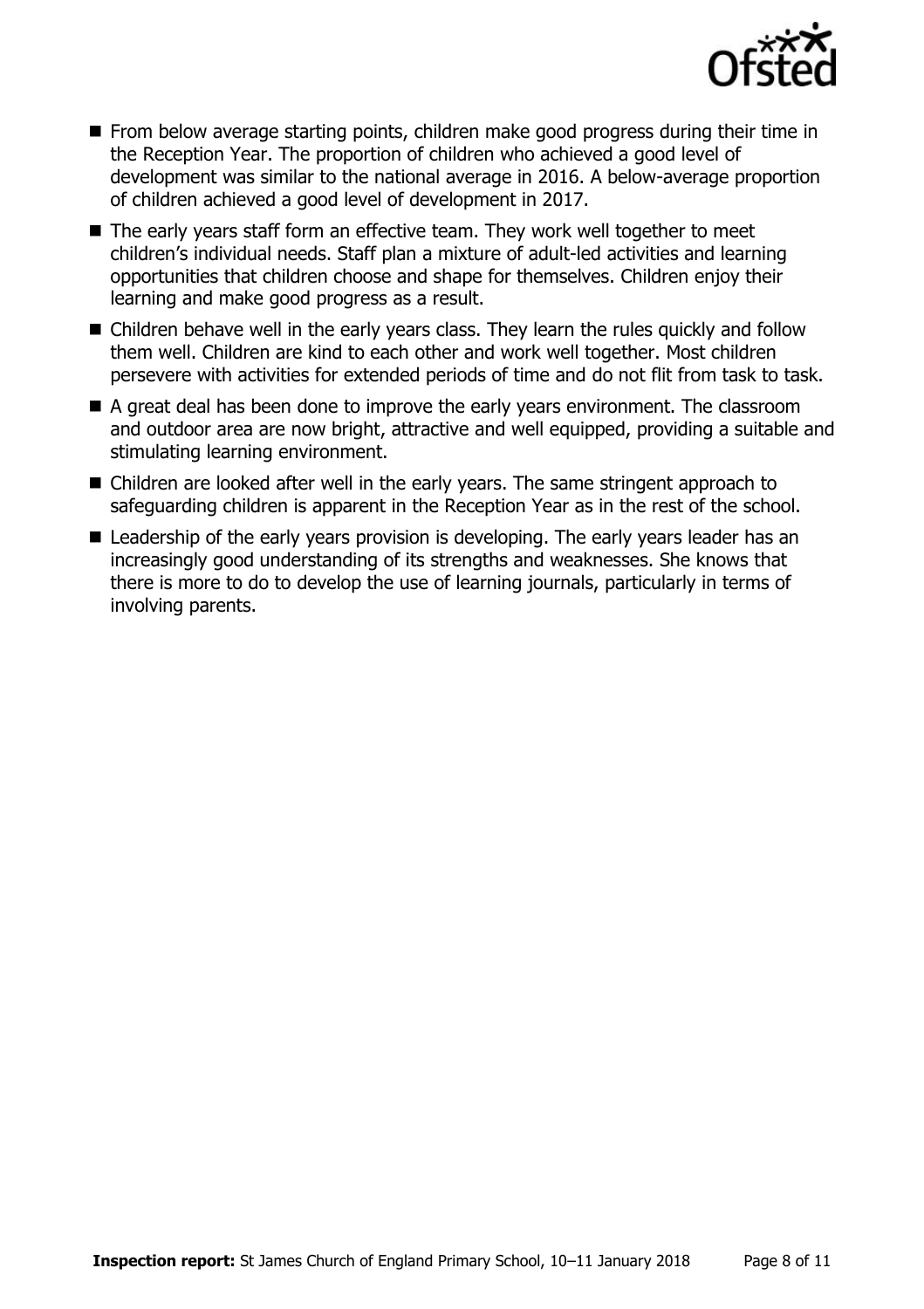

# **School details**

| Unique reference number | 141657       |
|-------------------------|--------------|
| Local authority         | <b>Essex</b> |
| Inspection number       | 10041747     |

This inspection of the school was carried out under section 5 of the Education Act 2005.

| Type of school                      | Primary                                |
|-------------------------------------|----------------------------------------|
| School category                     | Academy sponsor-led                    |
| Age range of pupils                 | 4 to 11                                |
| <b>Gender of pupils</b>             | Mixed                                  |
| Number of pupils on the school roll | 203                                    |
| Appropriate authority               | Board of trustees                      |
| Chair                               | Ann Bard                               |
| <b>Headteacher</b>                  | Georgina Bailey                        |
| Telephone number                    | 01279 432 459                          |
| <b>Website</b>                      | www.stjamesschool.co.uk                |
| Email address                       | admin@stjames-ceap-harlow.essex.sch.uk |
| Date of previous inspection         | Not previously inspected               |

#### **Information about this school**

- The school became a sponsor-led academy in March 2015, led by an interim executive headteacher. The headteacher joined the school, as head of school, in May 2015. She became substantive headteacher in April 2016.
- The school is sponsored by the Diocese of Chelmsford Vine Schools Trust. The school has a local governing body which is responsible to the trust's board of trustees.
- The school meets current floor standards. These are the minimum standards, set by the government, for pupils' progress and attainment.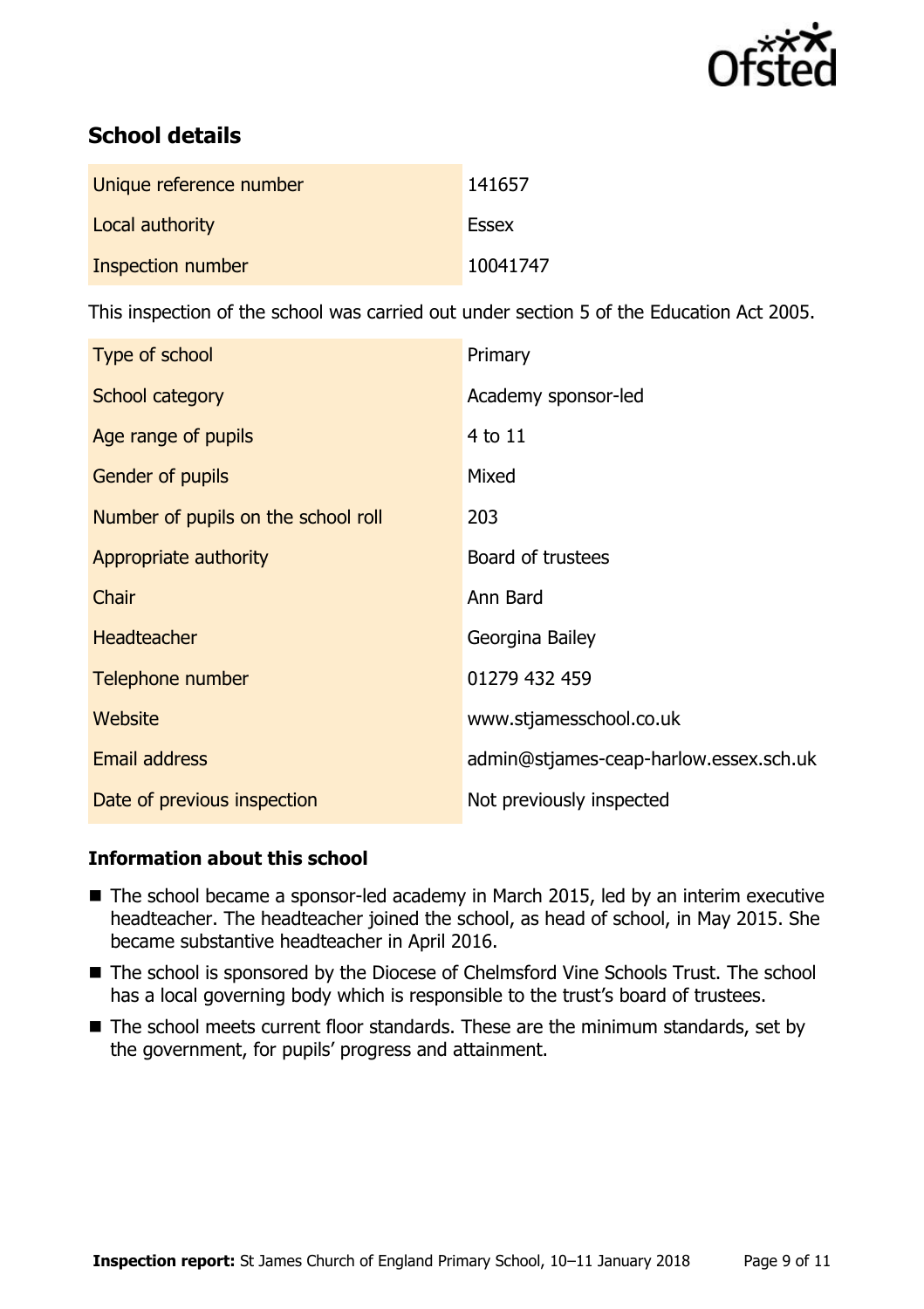

# **Information about this inspection**

- **Inspectors gathered a range of evidence to judge the quality of teaching and learning** over time. Inspectors observed parts of 21 lessons, some jointly with the headteacher.
- Inspectors looked closely at the work in pupils' exercise books. They listened to pupils read and talked to them about their work.
- Inspectors looked at a range of the school's documents, including assessment information. They checked the school's single central record of pre-employment checks and other documentation concerned with the safer recruitment of staff and volunteers.
- Meetings were held with: the headteacher, both assistant headteachers, other leaders, governors, the chief executive of the multi-academy trust, the trust's improvement lead and a group of pupils.
- $\blacksquare$  Inspectors spoke with pupils throughout the inspection and with parents as they brought their children to school. Inspectors considered 28 responses to Parent View, Ofsted's online questionnaire and nine free text comments.

#### **Inspection team**

Wendy Varney, lead inspector **Her Majesty's Inspector** 

Lesley Stevens and Contract Contract Contract Ofsted Inspector